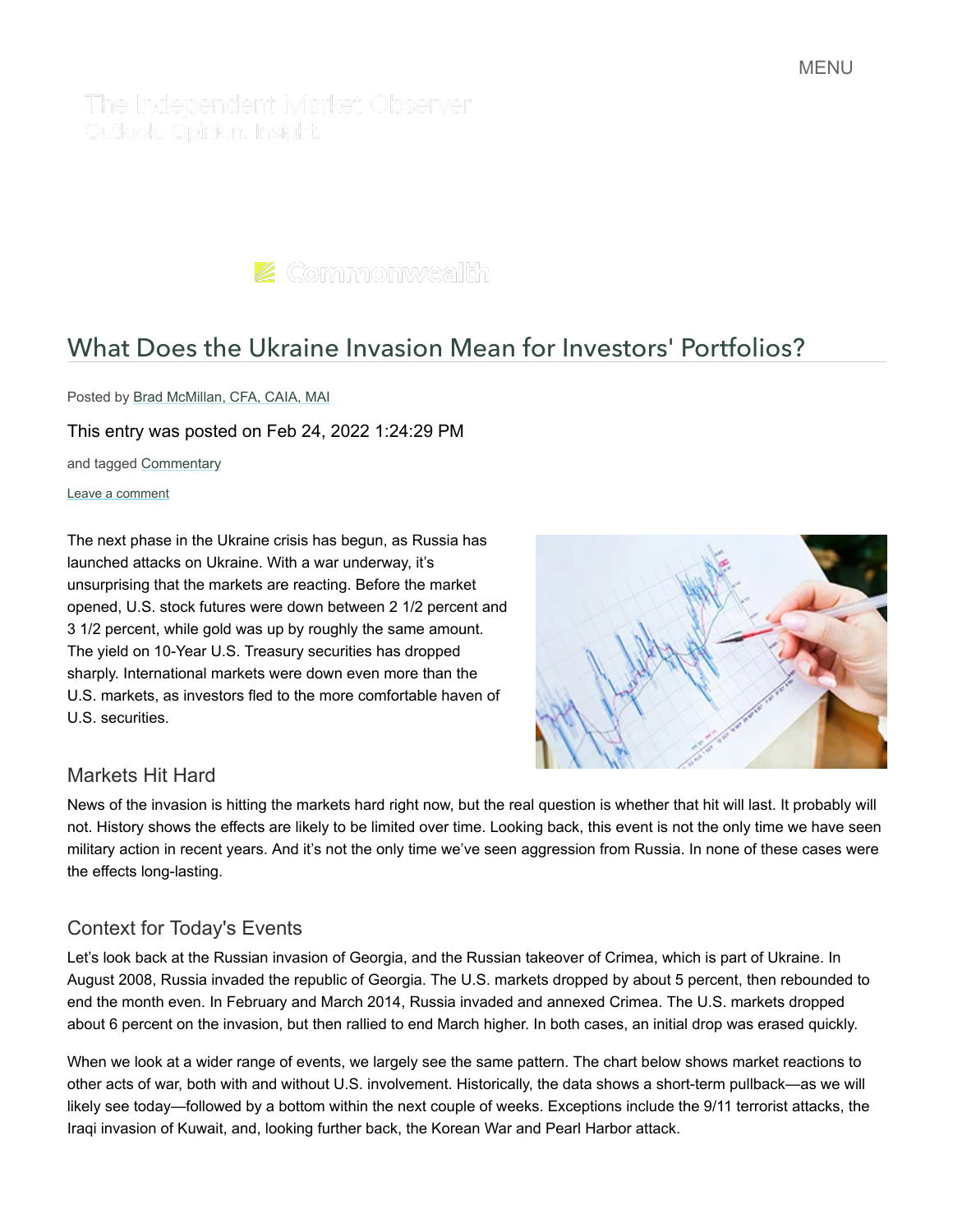| Event                                      | <b>Event Date</b> | <b>One Day</b><br>Return | <b>Total Draw</b><br><b>Down</b> | Days to<br><b>Bottom</b> | Days to<br>Recovery     |
|--------------------------------------------|-------------------|--------------------------|----------------------------------|--------------------------|-------------------------|
| <b>Iranian General Killed in Airstrike</b> | 1/3/2020          | $-0.7%$                  | $-0.7%$                          | п                        | 5                       |
| Saudi Aramco Drone Strike                  | 9/14/2019         | $-0.3%$                  | $-4.0%$                          | 13                       | 26                      |
| North Korea Missile Crisis                 | 7/28/2017         | $-0.1%$                  | $-0.24$                          | ν                        | E.                      |
| <b>Bombing to Syria</b>                    | 4/7/2017          | $-0.1%$                  | $-1.2%$                          | и                        | 11                      |
| <b>Boston Marathon Bombing</b>             | 4/15/2013         | $-2.3%$                  | $-3.0%$                          | $\blacktriangleleft$     | 11                      |
| <b>Madrid Bombing</b>                      | 3/11/2004         | $-1.5%$                  | $-2.9%$                          | 10                       | 14                      |
| <b>US Terrorist Attacks</b>                |                   |                          | $-3.1.6$                         |                          |                         |
| <b>Iraq Invasion of Kuwait</b>             |                   |                          |                                  |                          |                         |
| <b>Reagan Shooting</b>                     | 3/30/1981         | $-0.3%$                  | $-0.3%$                          | Ŧ.                       | $\overline{\mathbf{z}}$ |
| <b>Munich Olympics</b>                     | 9/5/1972          | $-0.3%$                  | $-4.3%$                          | 30                       | 41                      |
| <b>Tet Offensive</b>                       | 1/30/1968         | $-0.5%$                  | $-6.0%$                          | 24                       | 45                      |
| <b>Six Day War</b>                         | 6/5/1967          | $-1.5%$                  | $-1.5%$                          | п                        | N                       |
| <b>Gulf of Tonkin Incident</b>             | 8/2/1964          | $-0.2%$                  | $-2.2%$                          | 4                        | 29                      |
| <b>Kennedy Assassination</b>               | 11/22/1963        | $-2.8%$                  | $-2.8%$                          | п                        | 2                       |
| <b>Cuban Missile Crisis</b>                | 10/16/1962        | $-0.3%$                  | $-6.6%$                          | 6                        | 14                      |
| <b>Hungarian Uprising</b>                  | 10/23/1956        | $-0.2%$                  | $-0.8$                           | Э                        | 4                       |
| North Korea Invades South Korea            | 6/25/1950         | $-5.4%$                  | $-12.9%$                         | 13                       | 57                      |
| <b>Pearl Harbor Attack</b>                 | 12/7/1941         | $-3.8%$                  | $-19.8$                          | 97                       | 214                     |
| Average                                    |                   | $-1.5%$                  | $-5.4%$                          | 15                       | 35                      |
| <b>Average Ex Recessions</b>               |                   | $-1.3%$                  | $-4.3%$                          | 13                       | 30                      |

Source: Bloomberg Intelligence

Still, even with these exceptions, the market reaction was limited both on the day of the event and during the overall time to recovery. In fact, comparing the data provides useful context for today's events. As tragic as the invasion of Ukraine is, its overall effect will likely be much closer to that of the Russian invasion of Ukraine in 2014, when Russia annexed Crimea, than it will be to the aftermath of 9/11.

#### Capital Market Returns During Wartime

But even with the short-term effects discounted, should we fear that somehow the war or its effects will derail the economy and markets? Here, too, the historical evidence is encouraging, as demonstrated by the chart below. Returns during wartime have historically been better than all returns, not worse. Note that the war in Afghanistan is not included in the chart, but it too matches the pattern. During the first six months of that war, the Dow gained 13 percent and the S&P 500 gained 5.6 percent.

|                 |       |         | Large-Cap Stocks Small-Cap Stocks Long-Term Bonds Five-Year Notes Long-Term Credit Cash Inflation |       |       |      |      |
|-----------------|-------|---------|---------------------------------------------------------------------------------------------------|-------|-------|------|------|
| 1926-2013       |       |         |                                                                                                   |       |       |      |      |
| Return          | 10.0% | 11.6%   | 5.6%                                                                                              | 5.3%  | 5.9%  | 3.5% | 3.0% |
| <b>Risk</b>     | 19.0% | 27.2%   | 8.4%                                                                                              | 4.4%  | 7.6%  | 0.9% |      |
| <b>All Wars</b> |       |         |                                                                                                   |       |       |      |      |
| Return          | 11.4% | 13.8%   | 2.2%                                                                                              | 3.7%  | 2.8%  | 3.3% | 4.4% |
| <b>Risk</b>     | 12.8% | 20.1%   | 6.4%                                                                                              | 3.5%  | 5.5%  | 0.7% |      |
| World War II    |       |         |                                                                                                   |       |       |      |      |
| Return          | 16.9% | 32.8%   | 3.2%                                                                                              | 1.8%  | 3.0%  | 0.3% | 5.2% |
| Risk            | 13.8% | 21.0%   | 1.9%                                                                                              | 0.8%  | 1.1%  | 0.0% |      |
| Korean War      |       |         |                                                                                                   |       |       |      |      |
| Return          | 18.7% | 15.4%   | $-1.1%$                                                                                           | 0.7%  | 0.3%  | 1.5% | 3.8% |
| Risk            | 11.1% | 12.7%   | 3.0%                                                                                              | 1.7%  | 3.2%  | 0.1% |      |
| Vietnam War     |       |         |                                                                                                   |       |       |      |      |
| Return          | 6.4%  | 7.3%    | 1.9%                                                                                              | 4.7%  | 2.7%  | 4.9% | 4.1% |
| Risk            | 12.1% | 21.1%   | 8.1%                                                                                              | 4.4%  | 6.9%  | 0.3% |      |
| <b>Gulf War</b> |       |         |                                                                                                   |       |       |      |      |
| Return          | 11.7% | $-1.2%$ | 12.5%                                                                                             | 12.5% | 12.1% | 7.0% | 4.7% |
| <b>Risk</b>     | 19.4% | 27.5%   | 8.4%                                                                                              | 3.8%  | 6.7%  | 0.2% |      |

Source: Mark Armbruster, "What Happens to the Market if America Goes to War?" CFA Institute Blog, 2013

## Headwind Going Forward

This data is not presented to say that today's attack won't bring real effects and hardship. Oil prices are up to levels not seen since 2014, which was the last time Russia invaded Ukraine. Higher oil and energy prices will hurt economic growth and drive inflation around the world and especially in Europe, as well as here in the U.S. This environment will be a headwind going forward.